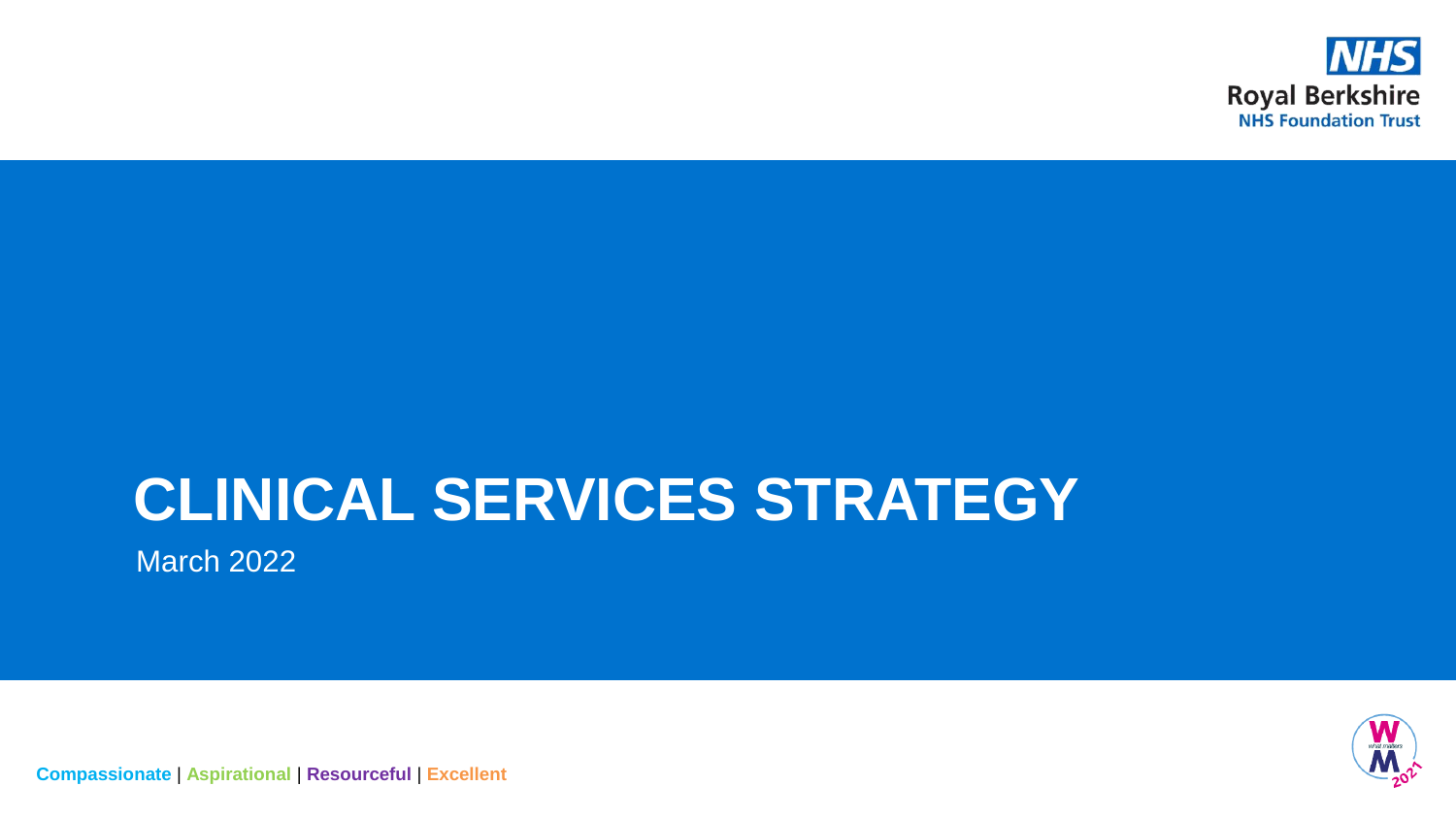# **Introduction**



### **Our Trust vision is** *"working together to provide outstanding care for our community"***.**

**Our Clinical Services Strategy (CSS) sets out the guiding principles we will follow and the unique positioning we will take in designing clinical services to best meet the evolving needs of the community we serve. Its purpose is to guide how we prioritise our resources, investment, time and attention as we pursue our vision.** 

In January 2021, the Trust's Executive Management Committee asked for a new CSS to:

- **Capture the learning from new ways of working during the Covid-19 pandemic**
- Define how services might optimally be delivered and configured to guide the developing vision for our estate
- **•** Support the continued development of integrated care and response to the NHS Long Term Plan
- Move towards prevention, reduce health inequalities and improve access to care
- **EXECT** Identify where we need to invest resources into enablers such as workforce, digital and equipment

The new CSS is a product of extensive engagement with our stakeholders:

- Internally, a set of common themes emerged from discussions with the clinical, nursing and operational leaders of our services (over 30 in all) and set the direction of travel
- **External partners and patient representatives reviewed these themes and gave feedback at various stages, contributing to the refinement of the strategy**
- **•** Trust leadership provided input and steering throughout, through discussions with and review by care group leadership, senior nursing forums, the operations management team, the executive management committee and the Board of Directors

**Reflecting this work, our new CSS articulates a set of key principles and** *e***nablers. Together, these position statements set the direction for the development of our clinical services, informing investment decisions and future planning over the next 10-15 years.**

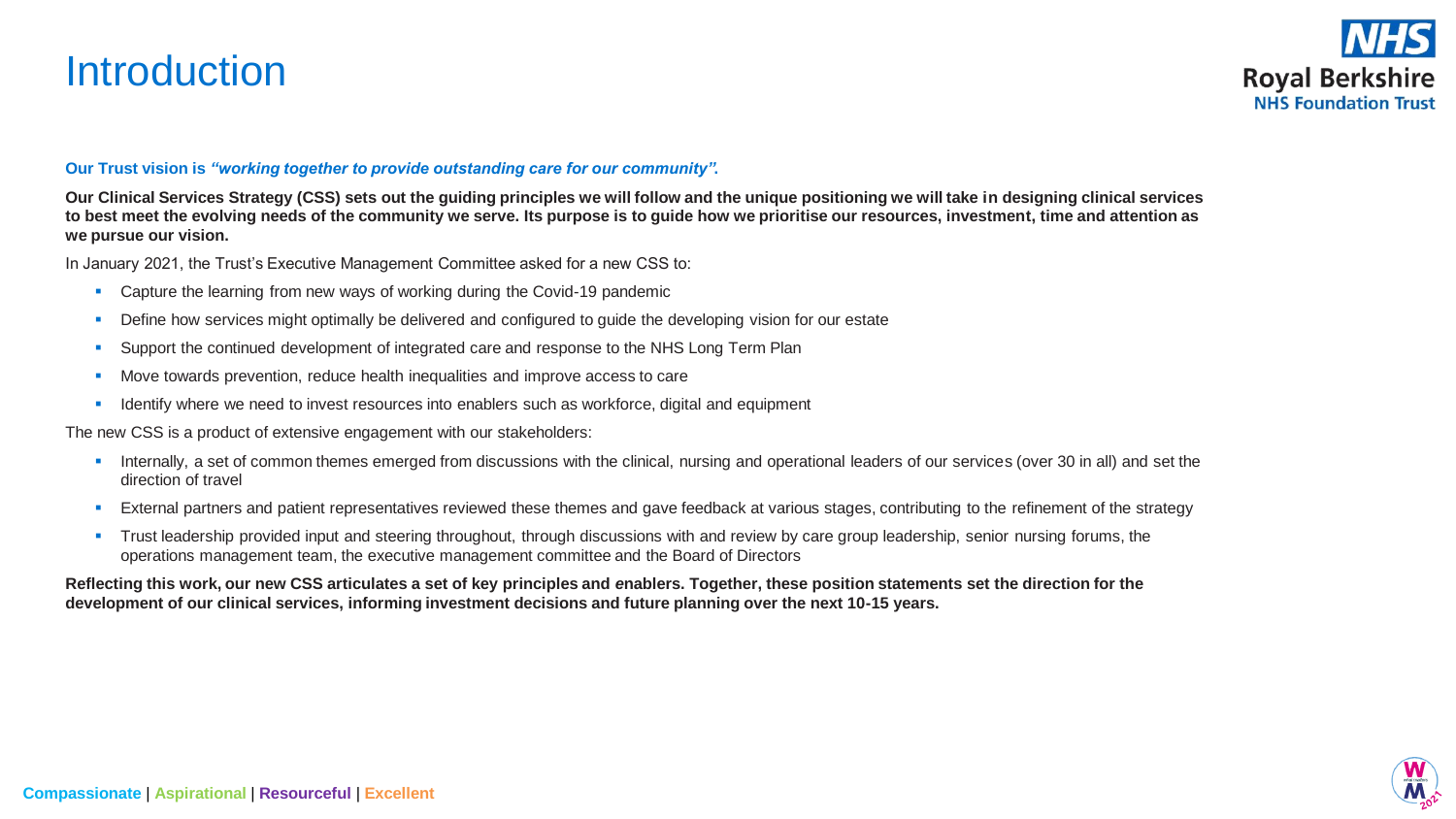# **Overview**



#### **The new CSS recognises that:**

- **•** People in our community are living longer, but frequently with an increasing number of complex physical, social and mental health needs
- General shifts in consumer behaviours are also changing how people expect to interact with our services—there is a growing desire for more immediate access to care, more information around their care and greater involvement in decision making

#### **To deliver the highest quality of care, our services need to be:**

- **•** Designed around pathways that more explicitly wrap our care around the patient journey
- **•** Organised to deliver the right level of care, through the right channel, at the right time
- **•** Personalised to individual needs by harnessing the power of digital innovation
- Accessible and inclusive to all
- **•** Delivered by highly trained multidisciplinary teams

#### **To meet the increasing needs of our population:**

- We need to work seamlessly with a wide range of partners to ensure a joined up 'one NHS' is experienced by patients, the community and staff
- **EXECT A** Build a relationship with our community throughout their lives, which focuses as much on prevention and supporting people to live well as it does on responding to periods of crisis

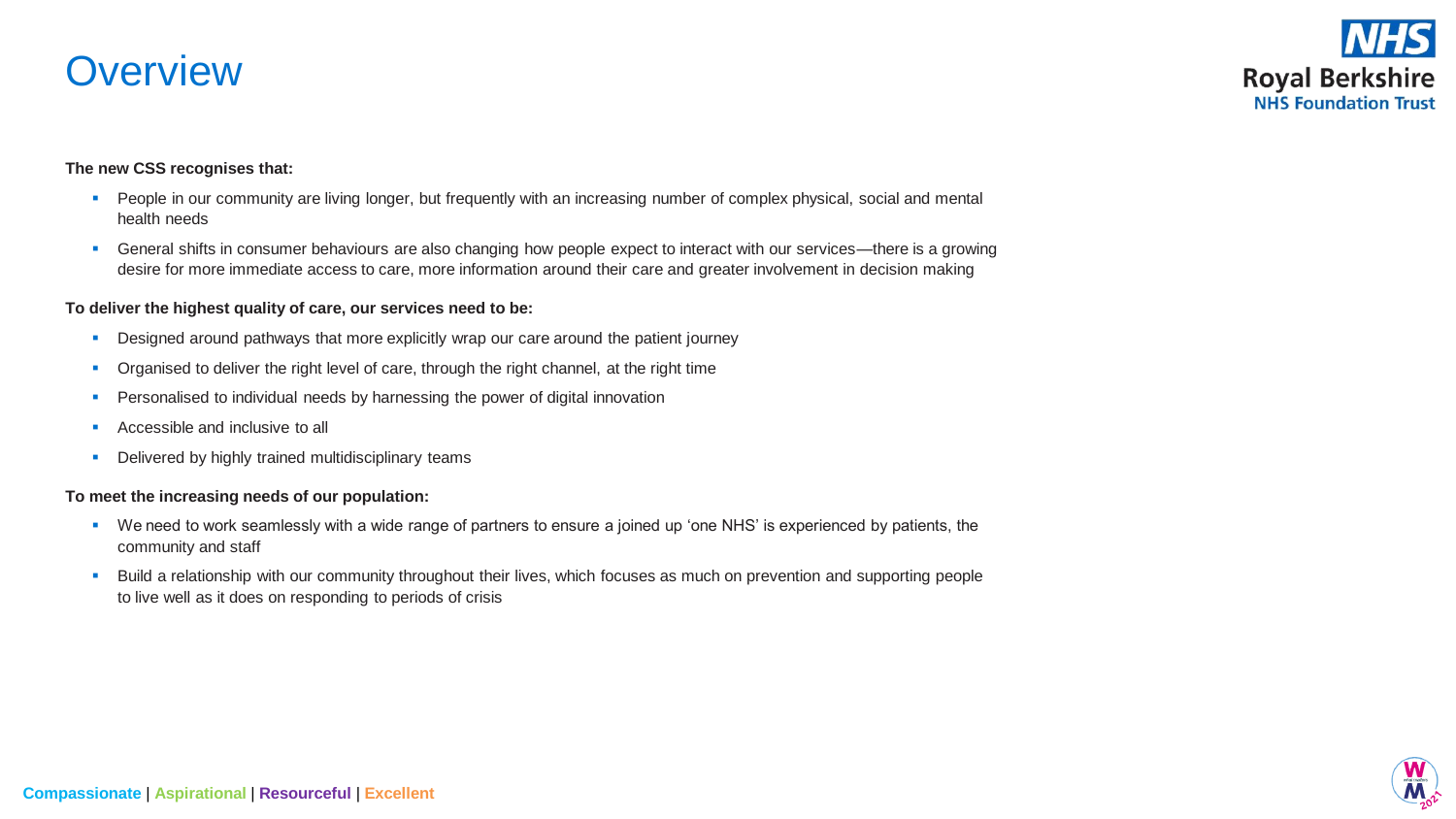

# **Principles**

*Position statements indicating the key levers we will pull to deliver our vision.*

- We will provide the highest quality care
- We will streamline our services to align with patient needs
- We will promote wellbeing and adopt a posture of prevention
- We will reach patients where it's best

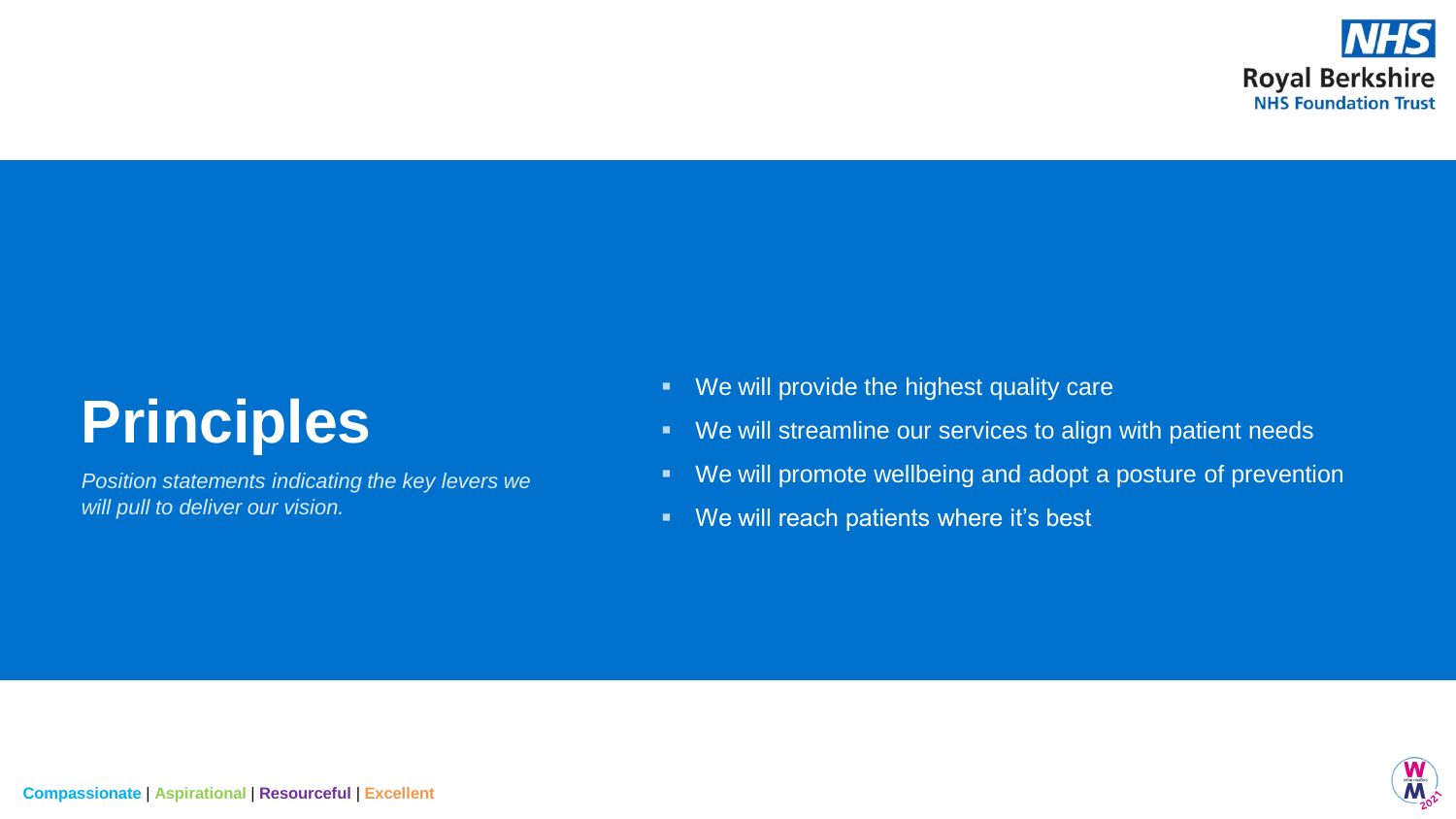# We will provide the highest quality care

**As an organisation, our vision is 'working together to deliver outstanding care for our community.' By committing to** 



### **This allows us to be:**

| providing the highest quality care, we honour the trust patients place in us to stay safe when they are most vulnerable, and<br><b>Safe</b><br>make optimal use of valuable public funds and resources.                                                                                                                                                                                                                                                                                 |                   | • Safety measures directly<br>targeted and optimised                                                                             |
|-----------------------------------------------------------------------------------------------------------------------------------------------------------------------------------------------------------------------------------------------------------------------------------------------------------------------------------------------------------------------------------------------------------------------------------------------------------------------------------------|-------------------|----------------------------------------------------------------------------------------------------------------------------------|
| <b>What this looks like:</b><br>Ensure care is <b>safe</b> :<br>Prevent medical errors and avoidable adverse events                                                                                                                                                                                                                                                                                                                                                                     | <b>Effective</b>  | • GIRFT approach implemented<br>across all pathways<br>• CQI approach adopted across<br>the organisation                         |
| Foster a culture of openness where we are willing to identify issues early, address them and learn from them<br>Deliver care effectively:<br>Commit to a Getting It Right First Time (GIRFT) approach across all pathways<br>Establish a culture of continuous quality improvement<br>Meet and exceed national standards and expectations<br>Cultivate a culture of excellence:<br>Imbue every aspect of our care with our values (Compassionate, Aspirational, Resourceful, Excellent) | <b>Caring</b>     | • Trust values embedded across<br>all aspects of care                                                                            |
|                                                                                                                                                                                                                                                                                                                                                                                                                                                                                         | <b>Responsive</b> | • Robust ability developed to<br>capture and respond to<br>measures of quality, safety,<br>outcomes, patient experience,<br>etc. |
| Commit to organisational excellence in how our teams are led, how they function, behave and collaborate, and how they<br>steward resources<br>Continue to grow our activity in research, clinical trials and innovation<br>Achieve entimed enterpress.                                                                                                                                                                                                                                  | <b>Well-led</b>   | • Organisational culture<br>established embodying all<br>aspects of our CARE values                                              |

#### Achieve **optimal outcomes**:

**Why?**

- **•** Apply robust outcomes tracking and reduction in variation, using high quality and accurate data to drive positive change
- **Eliminate health inequalities**

**Compassionate** | **Aspirational** | **Resourceful** | **Excellent**

- Capture, track and enhance the patient experience
- Obtain external validation (e.g., CQC 'outstanding')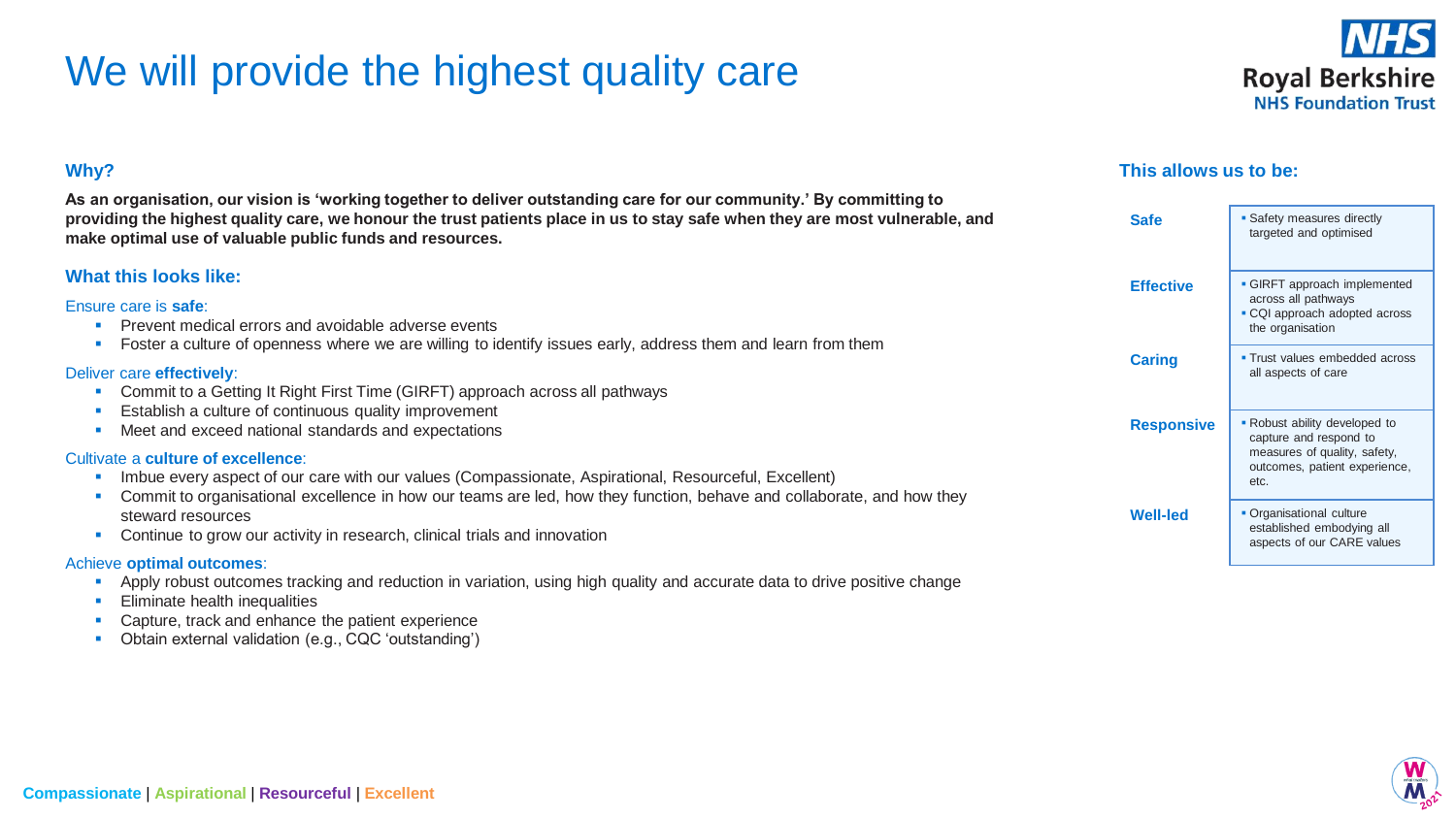# We will streamline our services to align with patient needs

# **Why?**

**As the prevalence of comorbidities and long term conditions rises, the health needs of those we serve are becoming increasingly complex. Adapting to these shifting needs by organising our services around pathways of care positions us to achieve the best outcomes consistently and efficiently.**

### **What this looks like:**

#### Organise services into three areas—**prevention & management**, **planned interventions** and **emergency care**

- From a coordination perspective, **these areas must join up**:
	- o **With each other** to allow rapid escalation/de-escalation of care within the Trust
	- o **With the system** to allow seamless transitions into and out of the Trust, connection to a broad system, and a joined-up 'one NHS' experience of care
- From an estate perspective, **these areas should be distinct**:
	- $\circ$  Clear physical separation between 'hot' and 'cold' spaces for greater safety, infection control, efficiency and focus of work

#### In each area, establish **patient pathways** focused on efficiently delivering the **optimal level of care**

- Organise services to simplify the patient journey rather than to align with specialties operating as independent 'islands'
- Adopt multidisciplinary workforce models that:
	- o Support patients with **increasingly complex physical and mental health needs**
	- o Are aligned to the **different levels of care in each pathway** (e.g., intensive care vs. same day emergency care)
	- o Enable teams to be flexible in personalising care to individual needs
- **E** Build and improve processes to free clinical teams to focus on providing care (e.g., improve streaming of referrals to secondary care through co-production of pathways, expand diagnostic capability across our sites, build digital integration and fluidity)

### **Adapt our offering** as the population's health needs evolve

- **•** Monitor health trends (e.g. in volume, complexity) to identify needs and opportunities
- **EXECT Actively develop our service offering in line with these shifting needs, coordinating with partners to maximise the system's ability to** meet the needs of its broader population while ensuring we continue to bring care closer to home
- **Engage and leverage large clinical networks and provider collaboratives as appropriate**
- Expand investment into prevention and chronic disease management, integrating with partners such as primary care networks and public health (see also subsequent slides)

# **This allows us to be:**

**Safe F** Improved infection control

**Effective | · Minimised waste, simplified** 

**Caring F** Staff at all levels empowered to

**Responsive | Care structure aligned with** 

opposite

**Well-led •** Stronger sense of identity as an





**Reduced variation in outcomes • Greater consistency and** standardisation

care journey, greater efficiencies and productivity, more joined-up approach

connect with and support patient progress

**.** Improved patient satisfaction

patient journey rather than the

organisation (as opposed to collection of specialties) **.** Increased investment into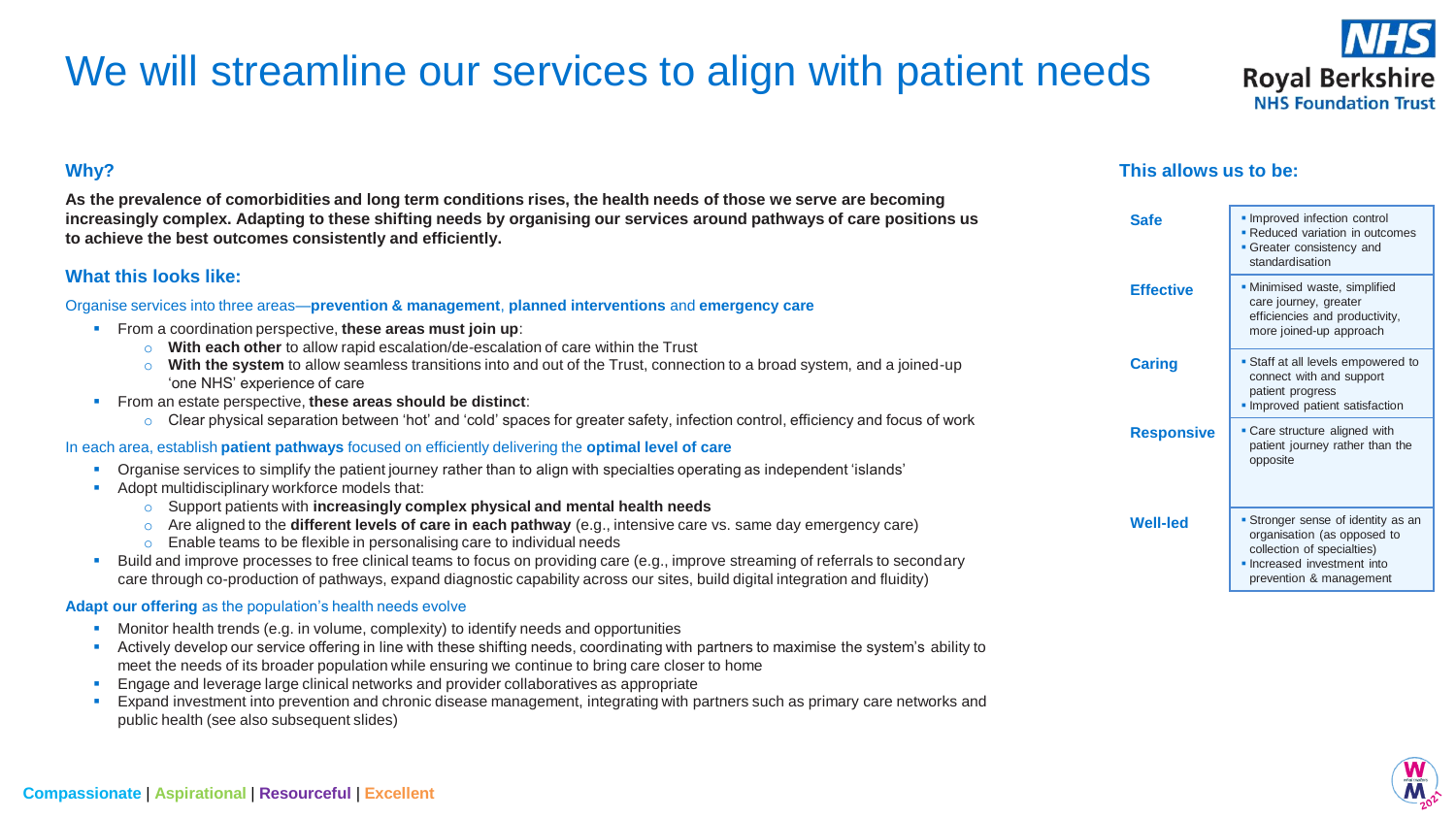# We will promote wellbeing and adopt a posture of prevention

**Why?**

**As long term conditions become more prevalent, we need to adapt our approach to supporting the health needs of our community, moving from episodic "sick care" to longitudinal "health care"—focusing our services predominantly on acute needs is unsustainable. We will do more to actively support individuals to improve their wellbeing and prevent chronic disease.**

### **What this looks like:**

- Approach **every encounter as an opportunity** to **promote healthy behaviours**, **empower patients to co-manage** their health and wellbeing and if necessary, **intervene** to prevent conditions from developing or progressing
- **•** Focus on tackling the well-established risk factors for chronic disease (e.g. diet, physical activity, weight, smoking, alcohol use), to try and **avert the onset of preventable disease**
- Support patients who are living with morbidity or comorbidity to "live well with their condition(s)", **preventing or slowing the progression of disease**, as well as reducing the risk of long-term complications / acute episodes
- Collaborate with our partners across Berkshire West and the Thames Valley to **progress population health management**, **tackle health inequalities** and **support mental health**, working to engage with service users, particularly those from minority demographic / deprived communities, in designing service improvements
- Promote **rapid flow through our services** and a **bias away from admission**, within strict safety controls, to prevent unnecessary escalation in the acuity level of a patient's treatment, minimise potential for hospital-acquired conditions and avoid "institutionalisation" (e.g., support investment in same day emergency care, rapid community discharge, direct admission)
- Become **environmentally sustainable** and work towards a net zero carbon footprint to reduce our contribution to pollution in the community, leading to improved health conditions for the population

# **This allows us to be:**





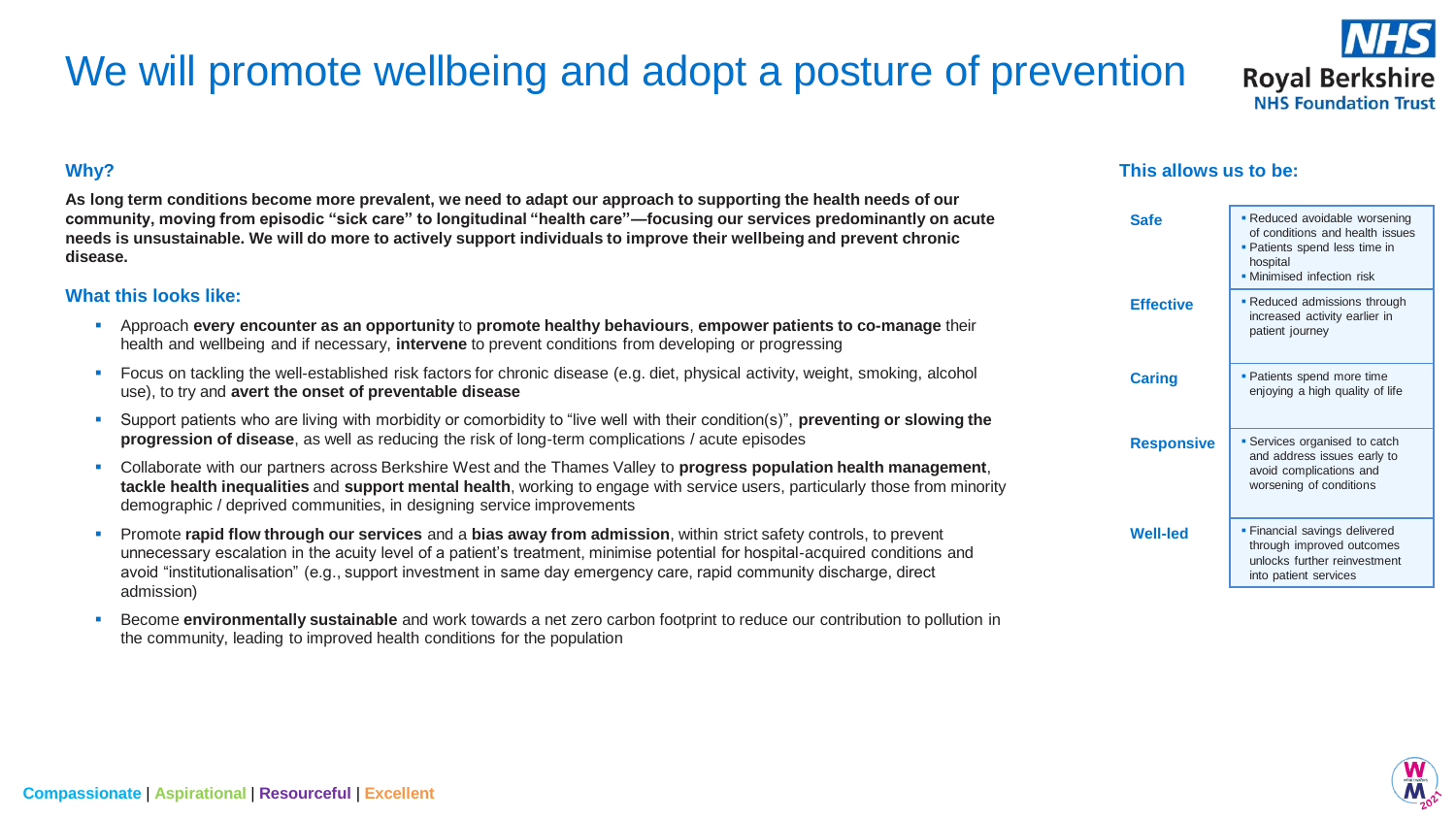# We will reach patients where it's best



# **Why?**

**As we move to design our services around pathways and toward prevention, we also need to shift from encounter-based care to relationship-based care which requires better access, convenience and frequency. Our current estate is not optimised for this, as we struggle to manage current demand and address inequalities in access and outcomes—we must innovate our care model accordingly.**

### **What this looks like:**

#### Three channels of delivery:

- Deliver care through a combination of **physical sites**, **virtual/digital care**, and **at-home/mobile in-person care**, to:
	- 1. Support patients closer to home
	- 2. Enhance our capacity to deliver longitudinal care
	- 3. Allow patients to be more involved in managing their care (e.g., patientinitiated follow-up, patient portal)
	- 4. Spread demand for lower acuity/complexity care away from high-acuity sites and free up resources/capacity
	- 5. Enable optimal deployment of staff across our footprint
	- 6. Build efficiencies into pathways (e.g. NHS 111 triaging)

#### Investment:

▪ Significant investment in digital solutions, education, and operational excellence to implement three-pronged delivery model

#### On-site care:

- When on-site care is required, channel delivery away from the high acuity site towards a combination of (as appropriate):
	- o Smaller and lower acuity sites
	- o Shared primary care / RBFT health centres
	- o Other offsite premises
- When care on the main acute site is needed, utilise the lower acuity settings to their fullest potential, reducing demand for high acuity / complexity space (e.g., SDEC)
- Maintain a 'bias to discharge', within strict quality parameters, to return patients back to the safety and comfort of their homes as soon as possible
- Leverage digital to optimise efficiency and 'intelligence' of on-site care, patient flow, quality of care, and resource prioritisation (e.g. deploy AI and intelligent automation in procedures, processes, equipment tracking, pathway optimisation, etc.)

# **This allows us to be:**

On-site

**Rude** Mobile & at-home

●開始

**NHS Royal Berkshire NHS Foundation Trust** 

 $\bullet$  Virtual/digital



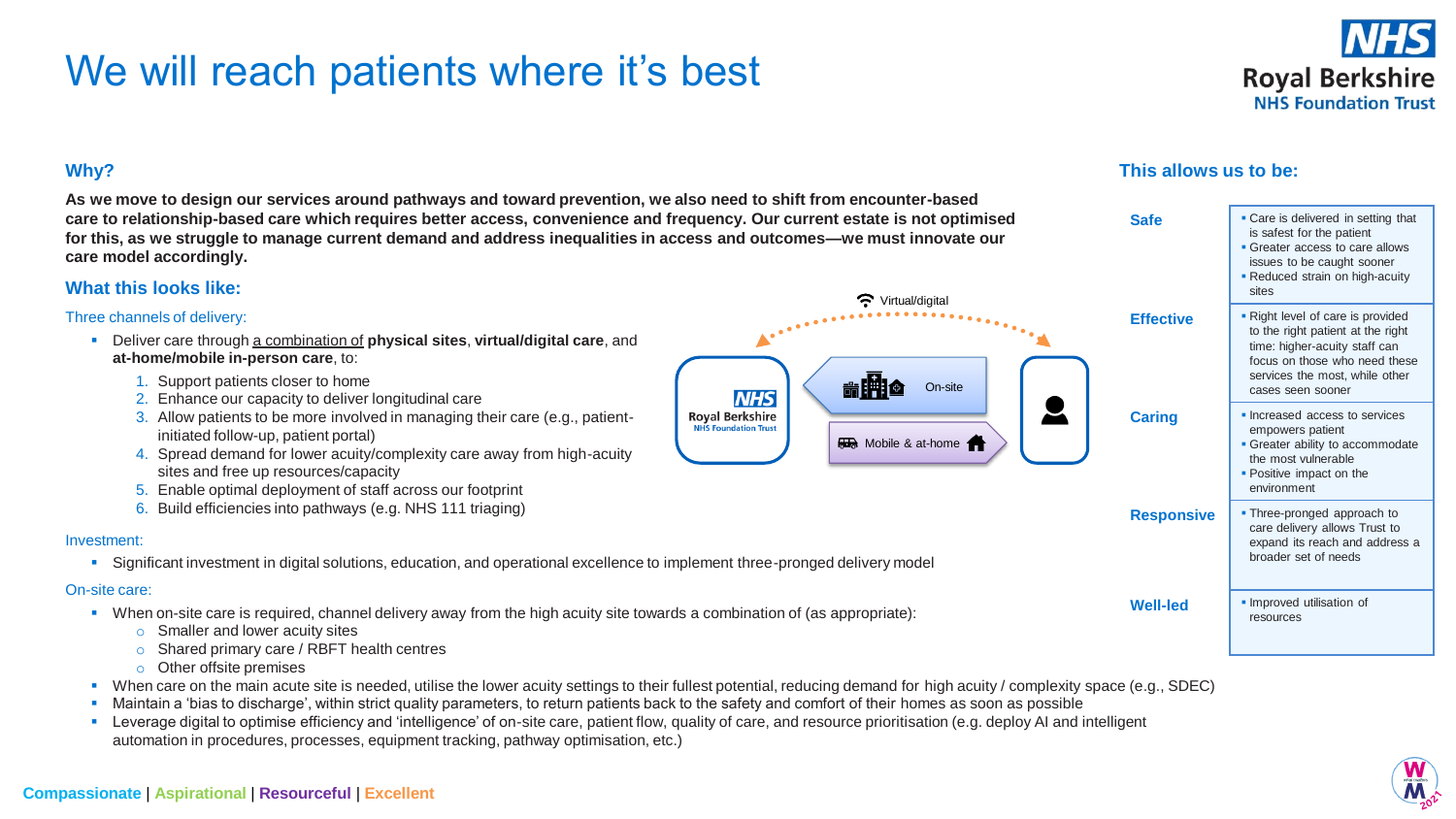

# **Enablers**

*Position statements highlighting the critical factors to successfully delivering our principles.*

- We will prepare our workforce for tomorrow
- We will work as a team with our partners
- We will build a physical environment that supports healing
- We will leverage technology to its full potential

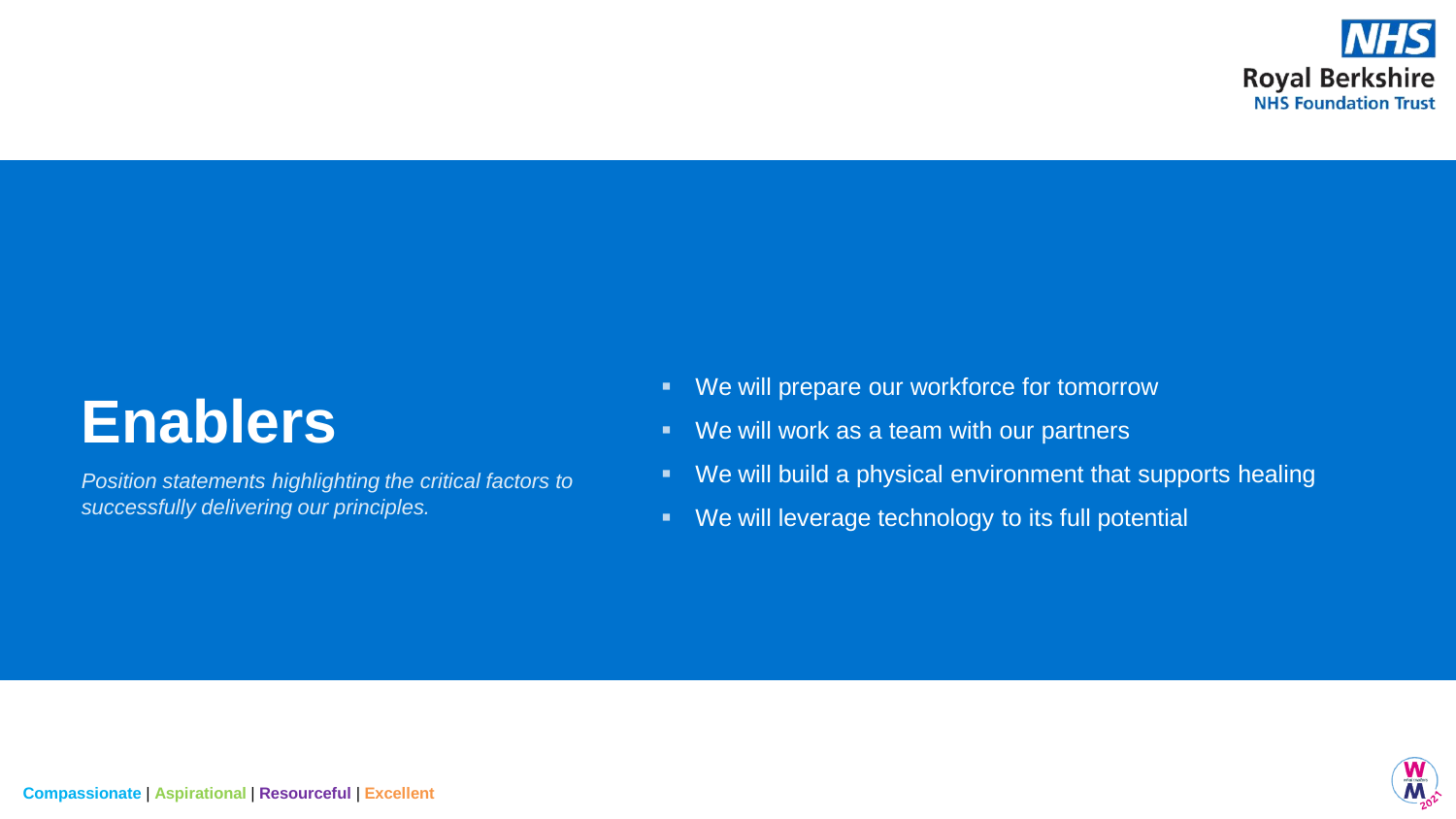# We will prepare our workforce for tomorrow



### **This allows us to be:**

| <b>Safe</b>       | . Highly trained, highly skilled<br>staff                                                                                                                  |
|-------------------|------------------------------------------------------------------------------------------------------------------------------------------------------------|
| <b>Effective</b>  | • Regular flow of new clinical<br>insights and evidence to inform<br>our care<br>• MDTs working collaboratively to<br>deliver seamless pathways of<br>care |
| <b>Caring</b>     | • Increased opportunities for<br>patients to participate in<br>ground-breaking studies<br>• Patients cared for by best<br>possible staff                   |
| <b>Responsive</b> | • Increased agency in shaping<br>workforce to evolving needs of<br>population<br>- Flexible and adaptable<br>workforce                                     |
| <b>Well-led</b>   | . Improved staff engagement,<br>motivation, morale<br>Improved recruitment and<br>retention                                                                |

# **Why?**

**Our ability to pursue the CSS principles will depend on developing a flexible and motivated workforce that is aligned to multidisciplinary pathways of care, deployed across multiple delivery channels and skilled in prevention as well as treatment of disease.**

### **What this looks like:**

#### **Culture**

**EXECT** Strengthen our position as a great organisation to work for through our RBFT People Strategy

#### Development

- Promote 'upskilling' and cross-training to improve the flexibility and adaptability of our workforce
- Continue to enhance our clinical training and education portfolios, both internally and in collaboration with key external partners such as the University of Reading (e.g. establishment of a UoR clinical school)
- **E.** Align our skillset to support the growing number of patients with complex conditions, mental health needs and learning disabilities

#### **Digital**

- Deploy digital solutions that enable clinical staff to work to the top of their license and reduce the administrative burden
- Develop digital literacy and data science skills across our workforce

#### Care model innovation

- Adopt multidisciplinary models of work and learning that are aligned to pathways of care designed to address complex needs
- Invest in developing innovative roles and skills that support our shift towards prevention and management of chronic conditions
	- E.g., Clinical roles that cross boundaries across the system, joint provider posts, non-medical clinical roles (e.g., PAs, NPs), non-clinical roles (e.g., health coaches, care coordinators)
- **EXECT A** Take an active role in innovating around the design, training and development of the 'clinical team of tomorrow' by building on our partnership with the University of Reading

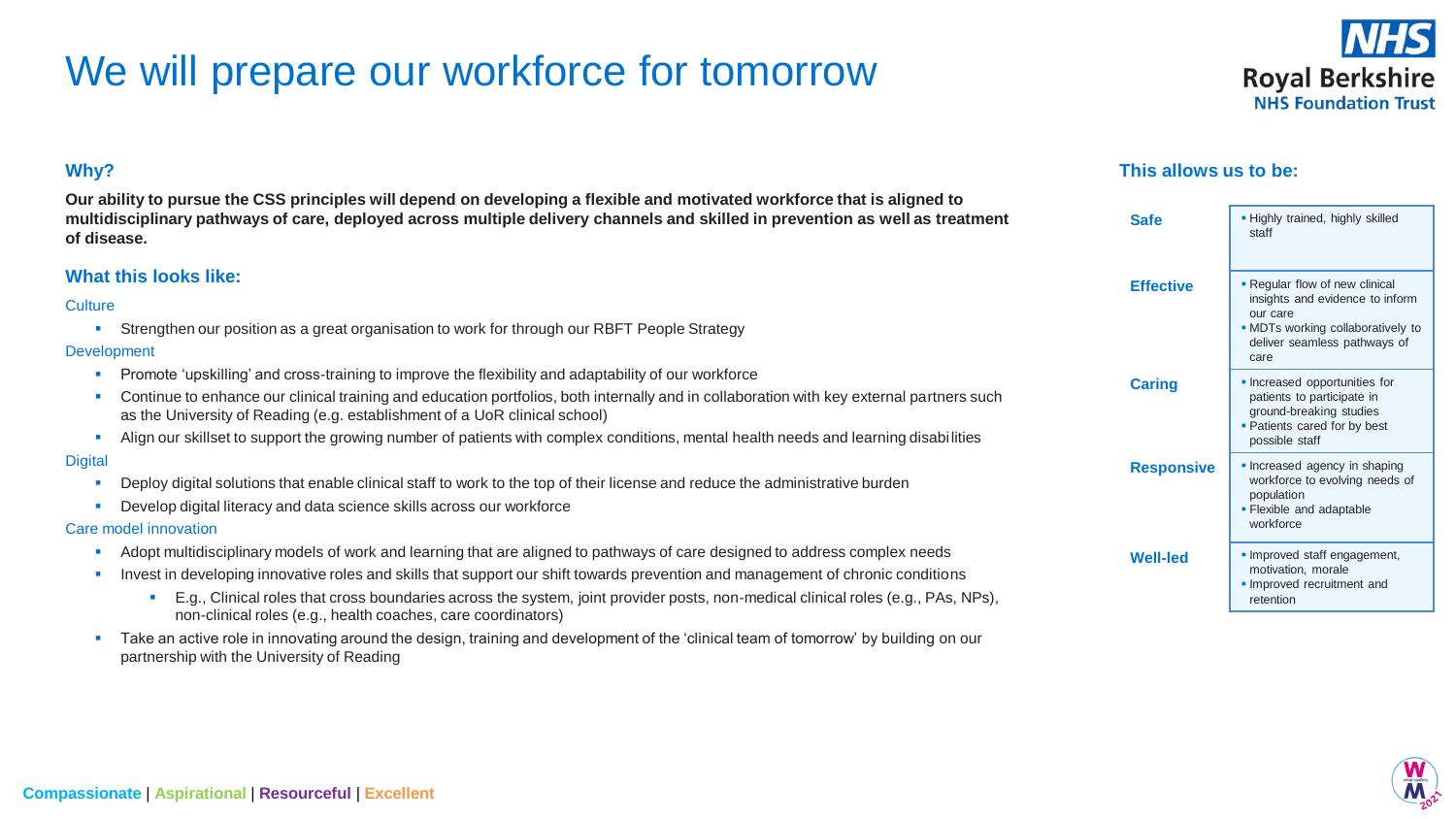# We will work as a team with our partners



# **Why?**

**We cannot deliver our ambitions by working in isolation. We depend on close collaboration with our partners to build integrated pathways, move into prevention and bring care closer to home in a seamless experience that eliminates disjointed transitions across organisational boundaries.** 

### **What this looks like:**

- Strengthen collaboration with our partners in **primary**, **community**, **acute** and **social care** across Berkshire West and the wider Thames Valley, and with **local authorities**, **public health, patient advocacy groups** and the **voluntary sector**, working to foster an environment that supports the shared pursuit of our common agenda
- Proactively drive the integration of our collective services to improve outcomes, deliver a seamless experience of care, and operate more efficiently as a system; engaging around such areas as:
	- o Cross-boundary clinical pathways (geographical and organisational)
	- o Determining the optimal setting of care for patients
	- o Transitions in care / seamless hand-offs
	- o Population health management
	- o Health inequalities
	- o Shared care records and information flow
	- o Mental health
	- o Outpatients transformation
	- o Musculoskeletal, Ophthalmology, Cancer and other clinical networks
	- o Shared roles and investment to support prevention and management
- **EXECT 1.1** Continue to build our clinical education, academic and research portfolios through our partnership with the **University of Reading**
- Engage in partnerships and commercial opportunities across **the public and private sectors** to drive innovation, research, quality improvement, service development, training, and other improvements to patient care

# **This allows us to be:**

| Safe              | • Increased accountability<br>through strong, transparent and<br>collaborative system<br>relationships   |
|-------------------|----------------------------------------------------------------------------------------------------------|
| <b>Effective</b>  | Improved know-how and<br>insights leading to better<br>outcomes                                          |
| <b>Caring</b>     | Improved patient experience<br>and satisfaction                                                          |
| <b>Responsive</b> | • Population needs met more<br>rapidly and managed more<br>effectively as system partners<br>collaborate |
| <b>Well-led</b>   | • Better resource use across<br>system<br>• Strong R&D and innovation<br>activity                        |

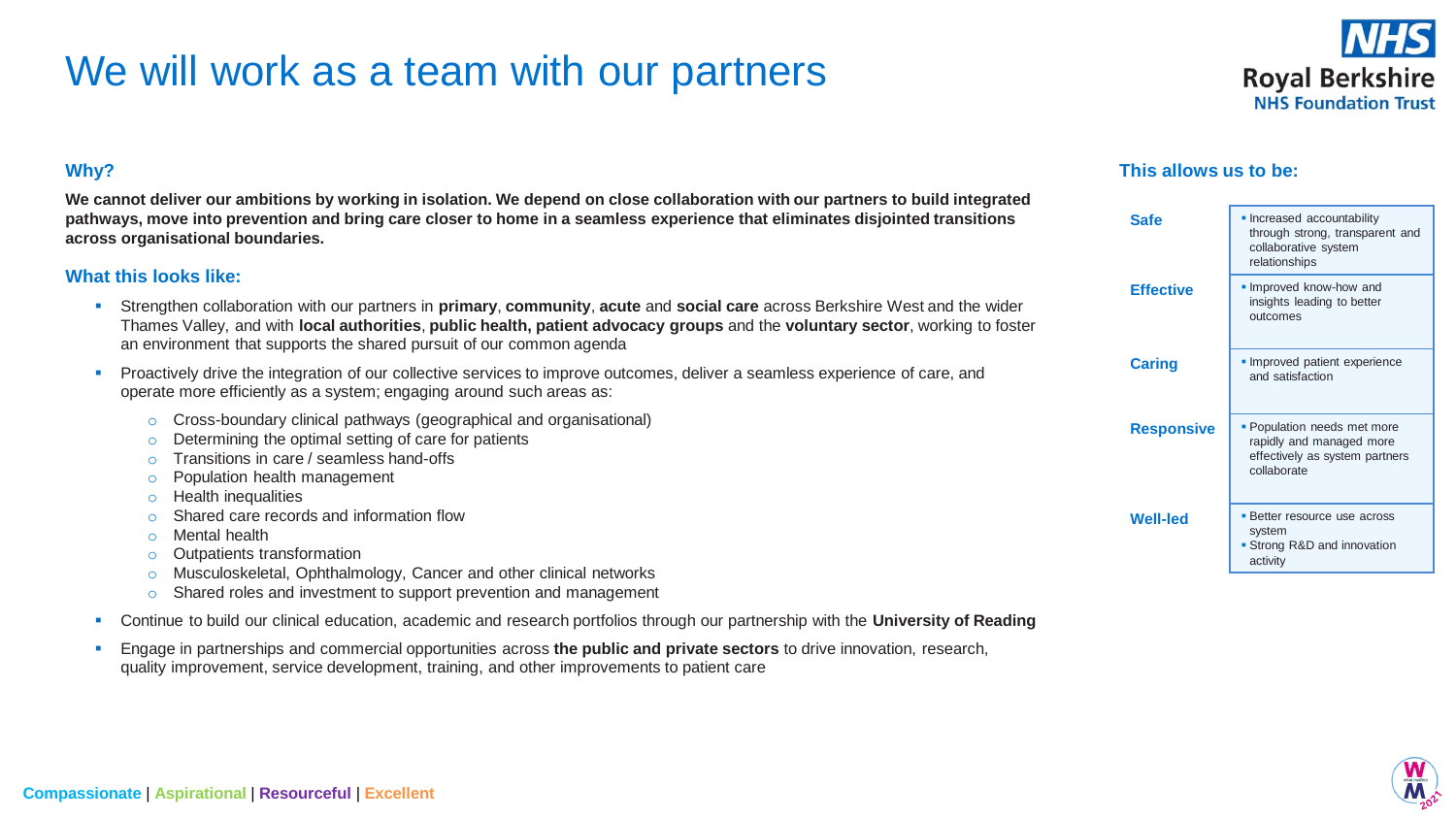# We will build a physical environment that supports healing

# **Why?**

**A high quality built environment that is designed around people and their needs will enable, rather than hinder, healing and recovery for patients. It will improve the experience for staff, promote safe and efficient care delivery, and support the wider community with convenient access to services.**

### **What this looks like:**

#### Human-centred spaces

|                                             |                                                                                                                                                                                                                                                                                                                                                                                                                                                                                                                                                                                                                                                      |                   | application of evidenced-based                                                                                                                |
|---------------------------------------------|------------------------------------------------------------------------------------------------------------------------------------------------------------------------------------------------------------------------------------------------------------------------------------------------------------------------------------------------------------------------------------------------------------------------------------------------------------------------------------------------------------------------------------------------------------------------------------------------------------------------------------------------------|-------------------|-----------------------------------------------------------------------------------------------------------------------------------------------|
|                                             | Design a built environment to:                                                                                                                                                                                                                                                                                                                                                                                                                                                                                                                                                                                                                       |                   | design principles<br>• Faster recovery times                                                                                                  |
| For patients                                | Minimise noise and light pollution to foster a peaceful environment conducive to rest, sleep and recovery<br>Protect patients' privacy, sense of security and dignity<br>Encourage and enable patients to regain physical activity, mobility and independence as quickly as possible<br>Maximise the accessibility of our facilities<br>Reduce risk of hospital acquired infections                                                                                                                                                                                                                                                                  | <b>Caring</b>     | · Improved privacy protects each<br>person's dignity<br>• Human environments that<br>reflect our CARE values                                  |
| For visitors,<br>families and<br>loved ones | Reflect the importance families and visitors play in healing, comfort and avoiding loneliness<br>Provide space to visit, rest and recover from long visits that can take a significant toll<br>Ensure spaces are easy to navigate, featuring inclusive wayfinding<br>Avoid exposure to sick patients in public spaces                                                                                                                                                                                                                                                                                                                                | <b>Responsive</b> | • A built environment design that<br>aligns service delivery with the<br>patient journey<br>• Flexible space that adapts to<br>shifting needs |
| For staff                                   | Promote efficiencies in staffing, time and motion through strategic 'zoning' that aligns our spaces to patient pathways and drives productivity<br>Future-proof our spaces by designing for flexibility and adaptability<br>Foster a learning culture by creating strategic adjacencies between teams and through purpose-built spaces for formal education and training<br>Provide areas where staff can decompress, socialise and access outdoor greenspaces in privacy<br>Embed technology into our physical space to improve staff's ability to monitor patients while also enabling higher single bed ratios, quiet and<br>privacy for patients | <b>Well-led</b>   | " "Zoning" for efficient use of<br>resources and asset<br>management<br>• Space that supports a culture of<br>learning and innovation         |

#### Spaces that connect with nature

- Provide ample access to natural light and ventilation
- Maintain easy access to green spaces, views of nature
- Maximise energy conservation, efficient use of resources and environmental sustainability

#### Spaces that enhance social value in our community

- **E** Ensure our physical footprint remains easily accessible to our community through multiple means of travel
- **•** Support the local economy by developing a footprint that encourages investment into the community, increased footfall into commercial hubs and strategic partnerships that elevate the region's national profile
- **EXECT:** Locate a selection of health services in highly-frequented commercial areas so that people's daily shopping routines create opportunities to promote healthy behaviours, help manage conditions, and catch issues early

## **This allows us to be:**

**Safe F** Improved infection control

**Effective Figure Figure Figure Effective Figure Figure E** 





**• Quieter and more peaceful** environments protect patients and staff from adverse effects of avoidable stressors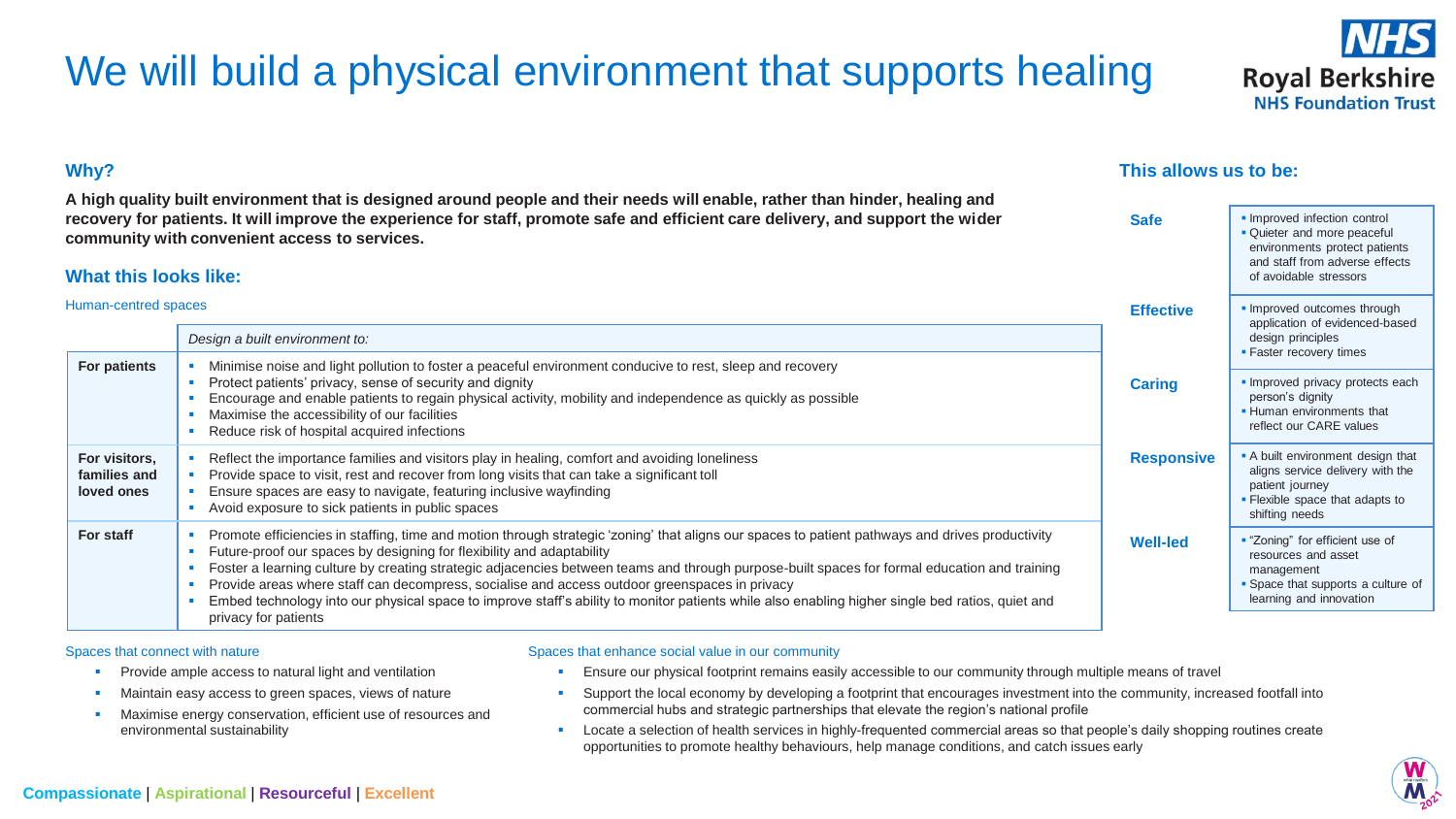# We will leverage technology to its full potential



## **Why?**

**As technology increasingly becomes a core component of all our services, accelerates our ability to care effectively and efficiently, and unlocks new ways of creating value for our patients, it is becoming ever more important to focus our efforts in this space so that digital becomes an enabler to delivering the four principles of the CSS, rather than an obstacle.**

### **What this looks like:**

**RBFT's digital strategy focuses our work around five strategic themes, underpinned by two crosscutting themes:**

#### 1. Improving quality and safety

- **•** Develop our digital systems into a fully clinical and operational management system
- **EXECTE EXECTED** EPR empowered analytics, timely data and device integration to enhance decision-making and personalise care and support CQI initiatives
- 2. Enabling integration and service development—*Support teams to provide care outside of the four walls of the hospital in partnership with primary, community and social care:*
	- Develop purpose-built virtual care programme
	- **Empower in-person at-home care through digital (analytics and insights** supporting logistics, blended in-person / virtual care, etc.)
	- Develop the interoperability and integration of clinical systems to support distributed care and system-wide pathways
	- Better utilise analytics of patient data generated across the system to inform and improve population health management
- 3. Empowering patients—*to become more active participants in their wellbeing and to comanage greater portions of their care:*
	- **Expand the ways patients can access care virtually and improve their digital** experience (e.g., integrated experience across video, phone, text, app, Patient Portal, booking and check-in)
	- Adopt innovative tools and solutions that help patients adopt healthy behaviours and manage conditions, integrating these into our clinical pathways

#### 4. Designing digital into our built environment

- Research and embed innovative digital solutions when building new estate
- **•** Integrate clinical and corporate IT systems
- 5. Productivity through intelligence, innovation, partnerships and clinical research
	- Build capabilities to produce real-time insights about our performance (e.g., dashboards fed by EPR)
	- Develop our data science capabilities across descriptive, diagnostic, predictive and prescriptive analytics
	- Leverage systems (e.g., artificial intelligence, intelligent automation) to free up time for staff to spend on valueadd activity and optimise our pathways
	- **EXECUTE:** Support clinical innovation, commercial innovation and scientific research

#### **Two crosscutting supporting themes:**

- 1. Digital education and ensuring ease of use, enabling staff to work to the top of their license
- 2. Continued investment into infrastructure

### **This allows us to be:**

| <b>Safe</b>       | - Right information delivered at<br>the right time in clinical care<br>• New capabilities developed<br>around safety (continuous<br>outcomes monitoring, PHM,<br>etc.)                                                         |
|-------------------|--------------------------------------------------------------------------------------------------------------------------------------------------------------------------------------------------------------------------------|
| <b>Effective</b>  | • New treatments and models of<br>care unlocked<br>• Reduced administrative burden<br>leads to more efficient use of<br>clinician time<br>• Optimised and enhanced<br>clinical services (e.g., Al)<br>- Trust's reach expanded |
| <b>Caring</b>     | • Clinicians able to spend more<br>time interacting with the patient<br>• Patients empowered to co-<br>manage their care<br>· Improved accessibility<br>Good UX / UI<br>• More individualised care                             |
| <b>Responsive</b> | • Real-time monitoring of<br>population health needs<br>• Real-time monitoring of clinical<br>and operational workflows                                                                                                        |
| <b>Well-led</b>   | • Improved resource use<br>management and planning<br>• Culture of innovation<br>• Reduction in wastage                                                                                                                        |

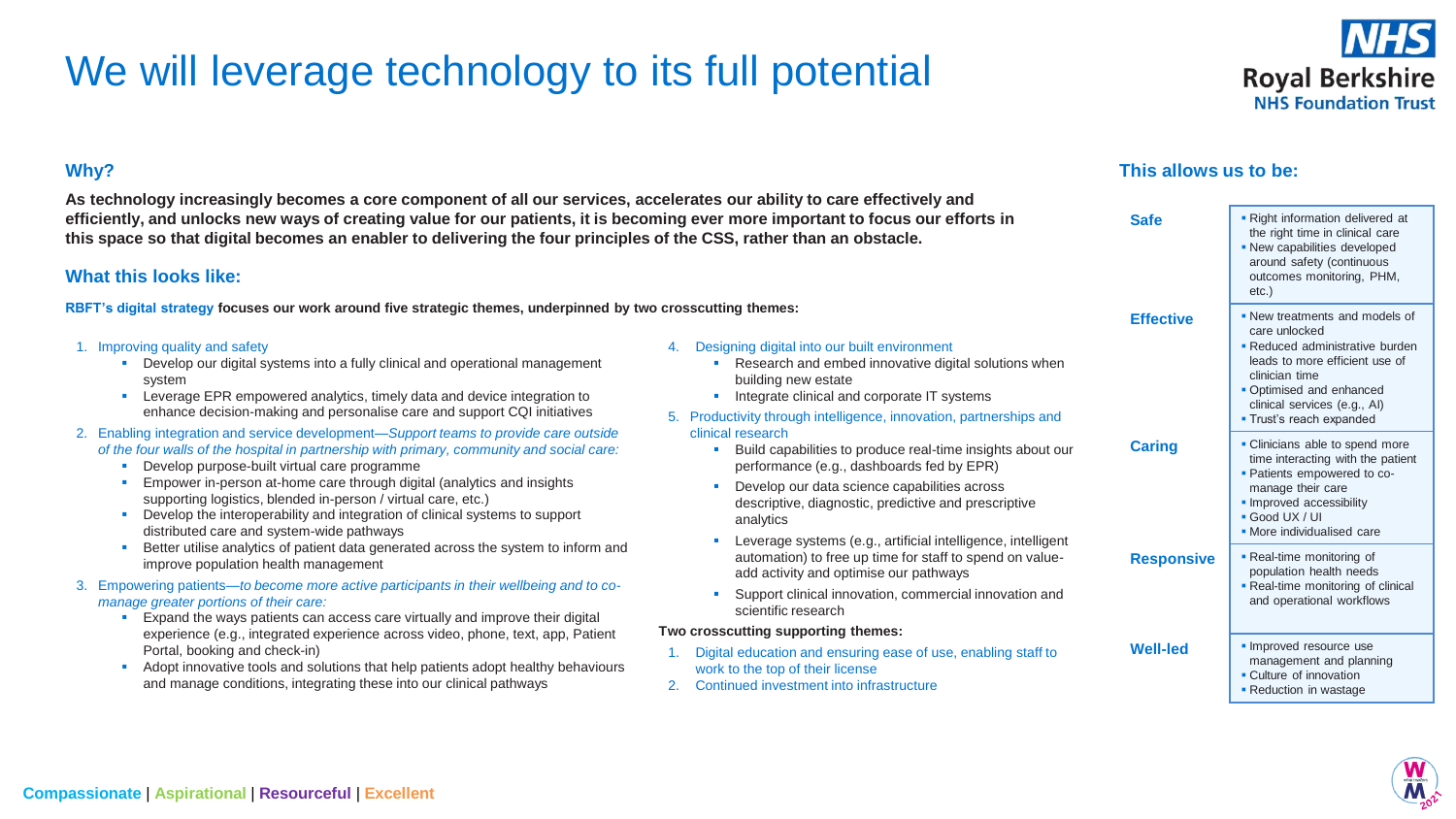

# **Our strategy in practice**

The following slides describe ways in which the CSS's principles and enablers can be applied to adapt our services, followed by an overview of where we intend to focus our efforts to build momentum in delivering the CSS over the immediate and near term.



**Compassionate** | **Aspirational** | **Resourceful** | **Excellent**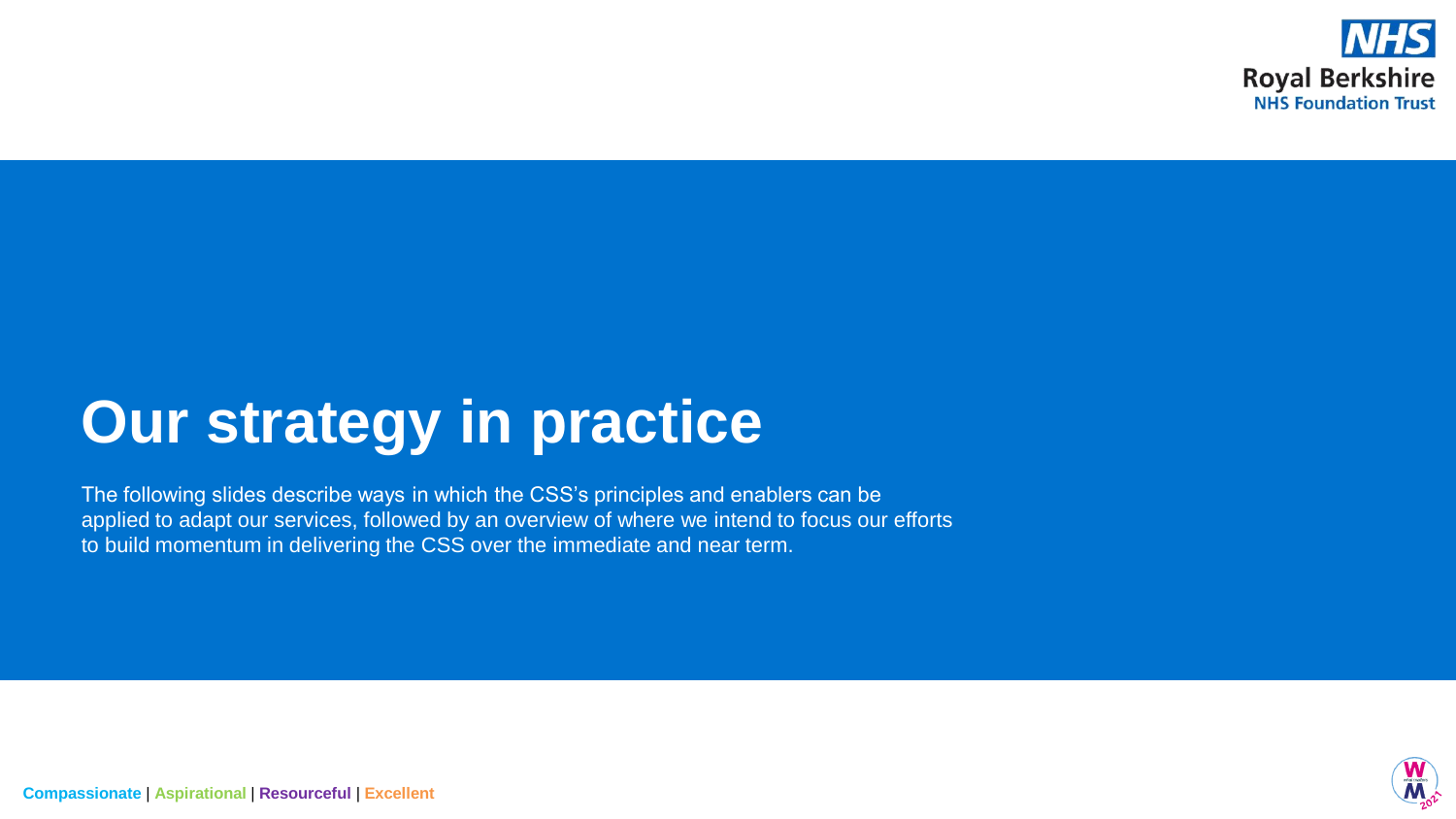# Care along the stages of life



### **To align our services to the patient journey, we will:**

Ensure our consistent levels of care deliver adaptive services and pathways **reflecting the changing nature of health care needs** through the key stages in life

- E.g., Emergency care (Paediatric ED vs RACOP)
- **·** Inclusive towards patients with special needs (mental health conditions, learning disabilities, autism, dementia)

#### Adopt a **lifetime 'Relationship Management'** mentality:

- **•** Our relationship with a patient and their loved ones doesn't begin and end with an encounter
- At each encounter through the stages of life, approach patients as individuals deserving best service (rather than 'users' receiving free services as a courtesy / obligation)
- Focus on families and early years of childhood; foster engagement with their health throughout life stages (e.g., through early learning centres and schools)
- **EXECTE 1.5 Leverage this approach to reduce health inequalities and promote partnership working across the system**

#### Collaborate strategically across each stage

- **EXP** Services across the system are disjointed / fragmented in different ways at each stage; collaborate to identify and close these gaps appropriately
- E.g., Joined up delivery of mental health services across community / primary / secondary care among young people

### Pay special attention to transitions between each stage

- Seamless work/information sharing and collaboration across Trust and system to identify appropriate transition time and execute intentionally (e.g., rather than default cut-offs)
- Equip / inform / empower patient throughout these critical junctures
- E.g., Support young people to learn to manage their own care and be in control, ensure seamless transition into adult services focused on individual needs

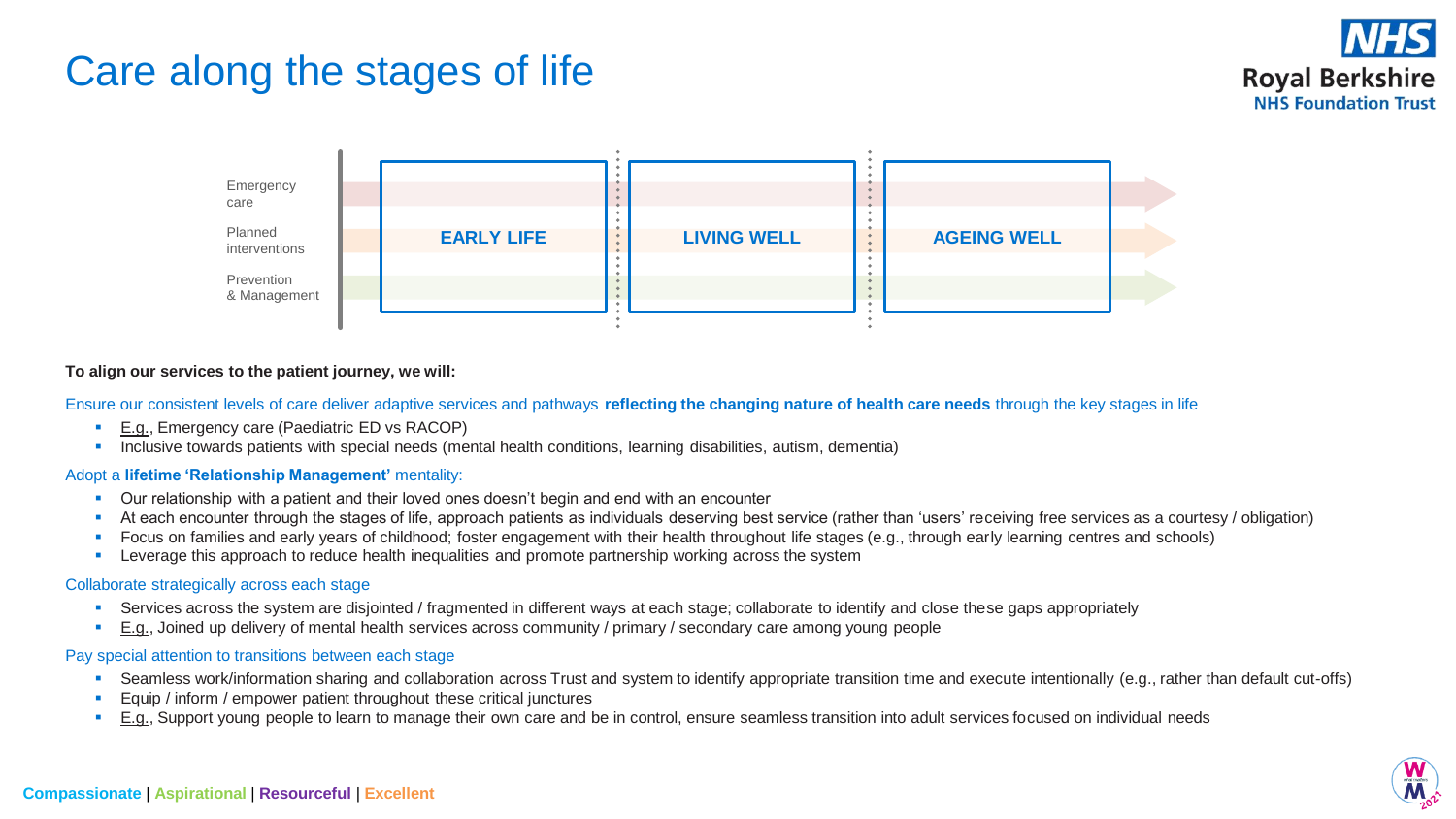# Prevention & management





#### **We work together to prevent the onset of disease and support patients with long-term conditions to stay well by:**

#### Offering services that are **accessible**

- **On-site care** provided in community settings, primary care, ambulatory care sites, drop-in centres and other non-healthcare settings
- **Virtual care** delivered through video, phone, text, app/chat, internet, connecting into a comprehensive patient portal
- **At-home** or **mobile care** (e.g., vans) delivered in-person

#### Collaborating with our partners to deliver a **'One NHS' experience of care**

- **•** Patients shouldn't be able to tell where primary care ends and secondary care begins
- **■** Much greater blurring of physical, process, and organisational boundaries between partners
- Seamless work / information sharing across the system allowing active and prompt identification & management of needs
- **•** Partners work together to simplify journey for patient (e.g., GP referrals, NHS 111 pathway optimisation)

**Making the most of every opportunity** to empower the patient to co-manage their care (e.g., education/information, patient portal, PIFU, etc.)

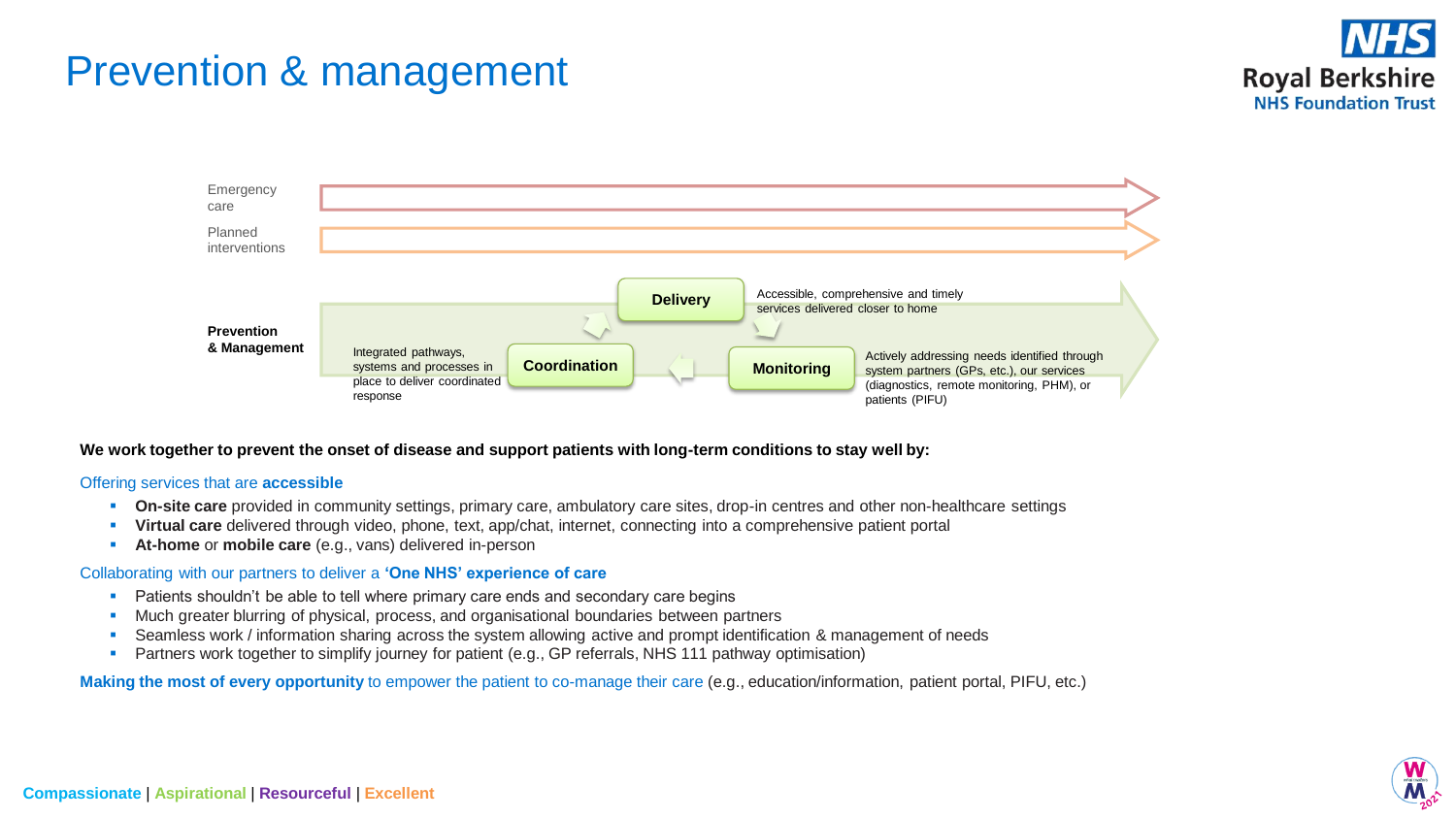# Planned interventions





- **EXPEDEED THE INTERT THE ACT TRIGG THE ACT A** System wide response across a perioperative pathway, focusing on shared decision making, optimising health and lifestyle in the perioperative period to maximise the positive impact of the intervention.
- Pathways are defined by levels of care required (e.g. day case vs. inpatient), opting for the least invasive and most local option that delivers a high quality outcome. This allows the Trust to cohort expertise, skills and resources, which optimises delivery to be efficient, cost effective and scheduled. Patients and carers receive clear communication around the expected timelines and support they will need at home, in turn reducing the frequency of cancelations.
- Volume of inpatient care required is maintained at relatively fixed levels, while accepting that those patients who do require inpatient care will be more complex and require a higher degree of monitoring, as well as a multidisciplinary approach to their care.
- Focus is maintained on **minimising length of stay**, safely discharging patients to their home with appropriate monitoring, support and knowledge.

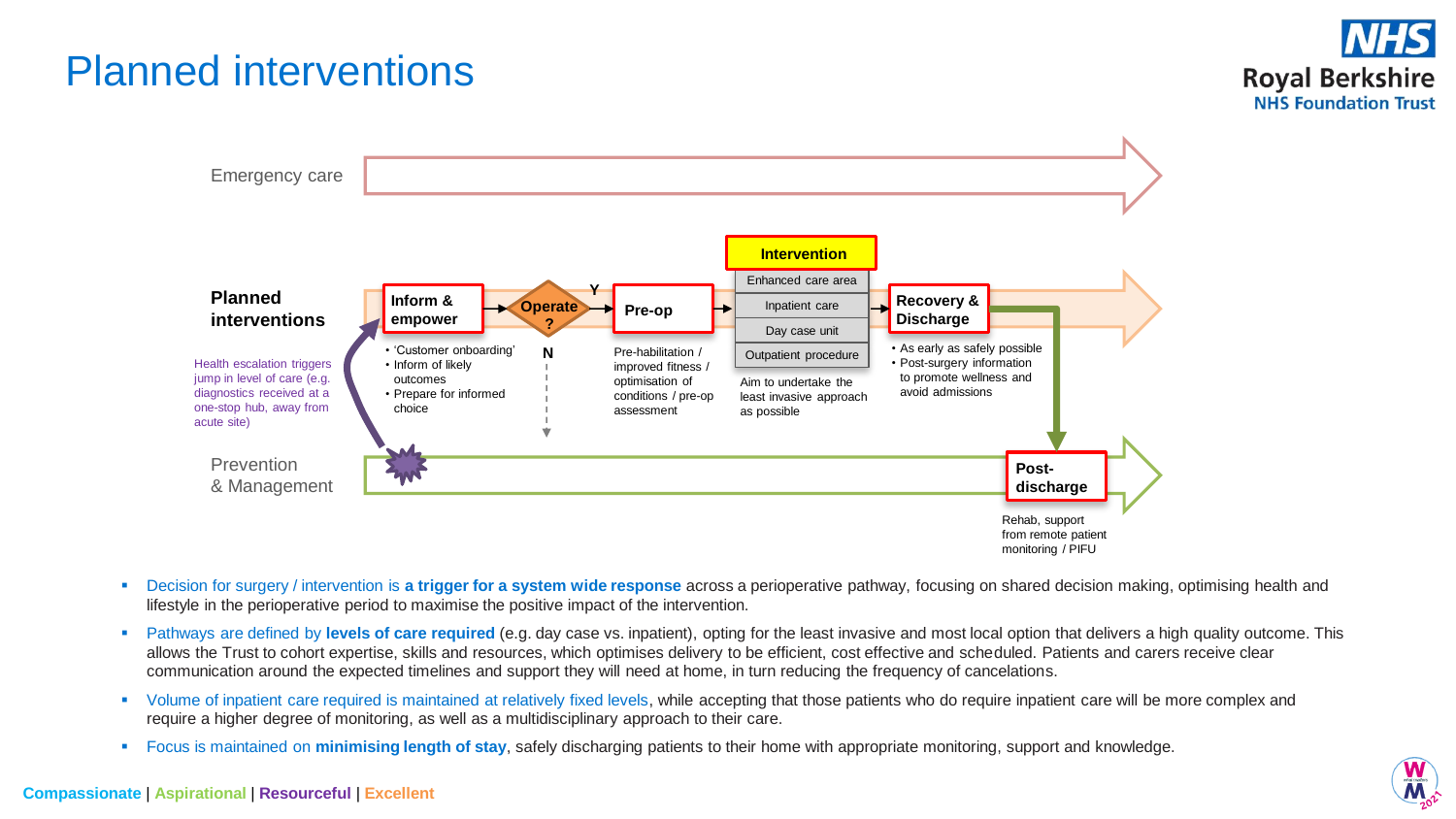# Emergency care





■ Several 'front doors' (111, GP referrals, walk-in, etc.) that are accessible and focused on individual needs

### A **streamlined pathway** that simplifies the patient experience

- Rapidly funnels patient to the most appropriate clinical team and optimal level of care and reduce duplication of assessments
- Comprehensive suite of offers to segment demand (EDMU, MIU, HDU, etc.)
- Minimise demand for high-acuity space and inpatient care (maximise SDEC and supported care at home)
- **·** Those who are admitted will have higher care needs

#### A service that is **interconnected with our partners**

- **•** Improved connectivity, visibility and flow from community to the Trust
- Develop shared EPR to support pathways, decision making and flow through different care settings across the system
- Work with the PCNs and integrated services to ensure we consider long term physical and mental health needs, opportunities for screening and educating / empowering patients and families—**every contact is an opportunity** to improve long term health & wellbeing
- Support and collaborate with PCNs to manage 'urgent care' needs in the community (illnesses or injuries that require urgent attention but are not life-threatening)

coaching to prevent readmission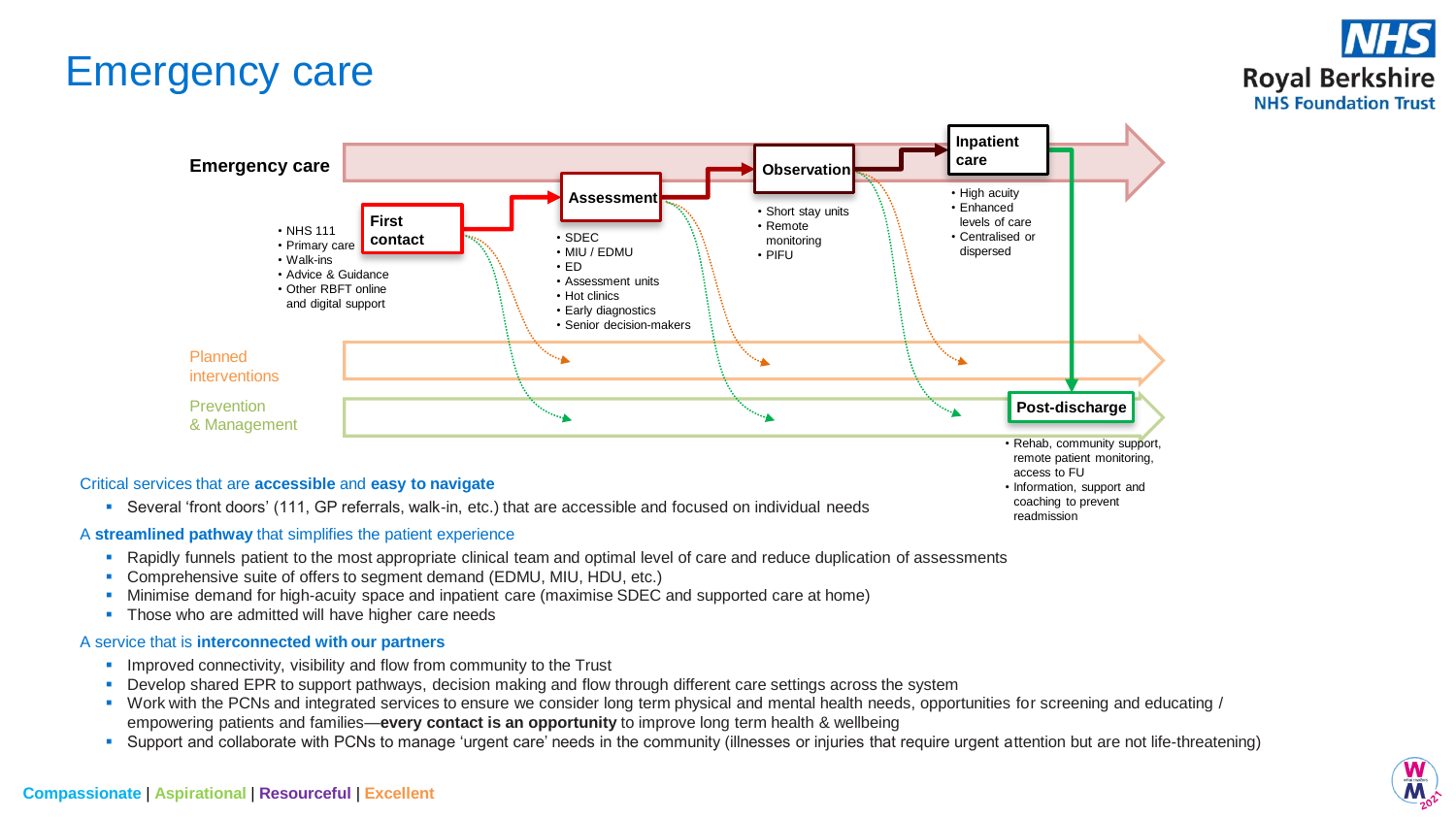# Looking ahead—cross-cutting initiatives



Significant activity is already in motion which can be built upon over the next 12-18 months as we begin to deliver the CSS:

- **•** Strategy development:
	- **Provide the highest quality care**: Progress the work to build a culture of continuous quality improvement across the Trust
	- **Preparing our workforce for tomorrow**: Progress work on the people strategy, education strategy and strategic partnership with the University of Reading
	- **Working as a team with our partners**: Work with colleagues across Berkshire West and the Thames Valley to develop a shared vision for collaboration that highlights specific areas where integration can be achieved at pace and yield high returns (e.g., exploring provider collaboratives around elective care)
	- **Exercise in the leveraging technology to its fullest potential:** Progress work on developing and delivering our new digital strategy
	- **Reflect the changing nature of health care needs along the key stages in life**: Deliver the new children and young people's strategy, develop a maternity/women's health strategy and an ageing well strategy
- **•** Service development:
	- **Streamlining services to align with patient needs**:
		- **EXT Link in with estates to help reorganise how services are physically configured around pathways, separating emergency services from planned services and** facilitating new ways of working
		- Plan how we might develop the ability to proactively optimise our portfolio of services as the population's health needs evolve, accounting for factors such as the establishment of provider collaboratives, collaboration with the independent sector and integration with partners in community care and social care
	- **Reaching patients where it's best**:
		- Continue to develop a vision for outpatient care that brings care closer to home
		- Determine our model for mobile/at-home care and virtual care
		- **•** In light of the above, develop a long-term vision for the Royal Berkshire Hospital site in Reading that determines which pathways to deliver in addition to high-acuity, high-complexity care, particularly around areas such as lower-complexity outpatient procedures, diagnostics and day case surgery